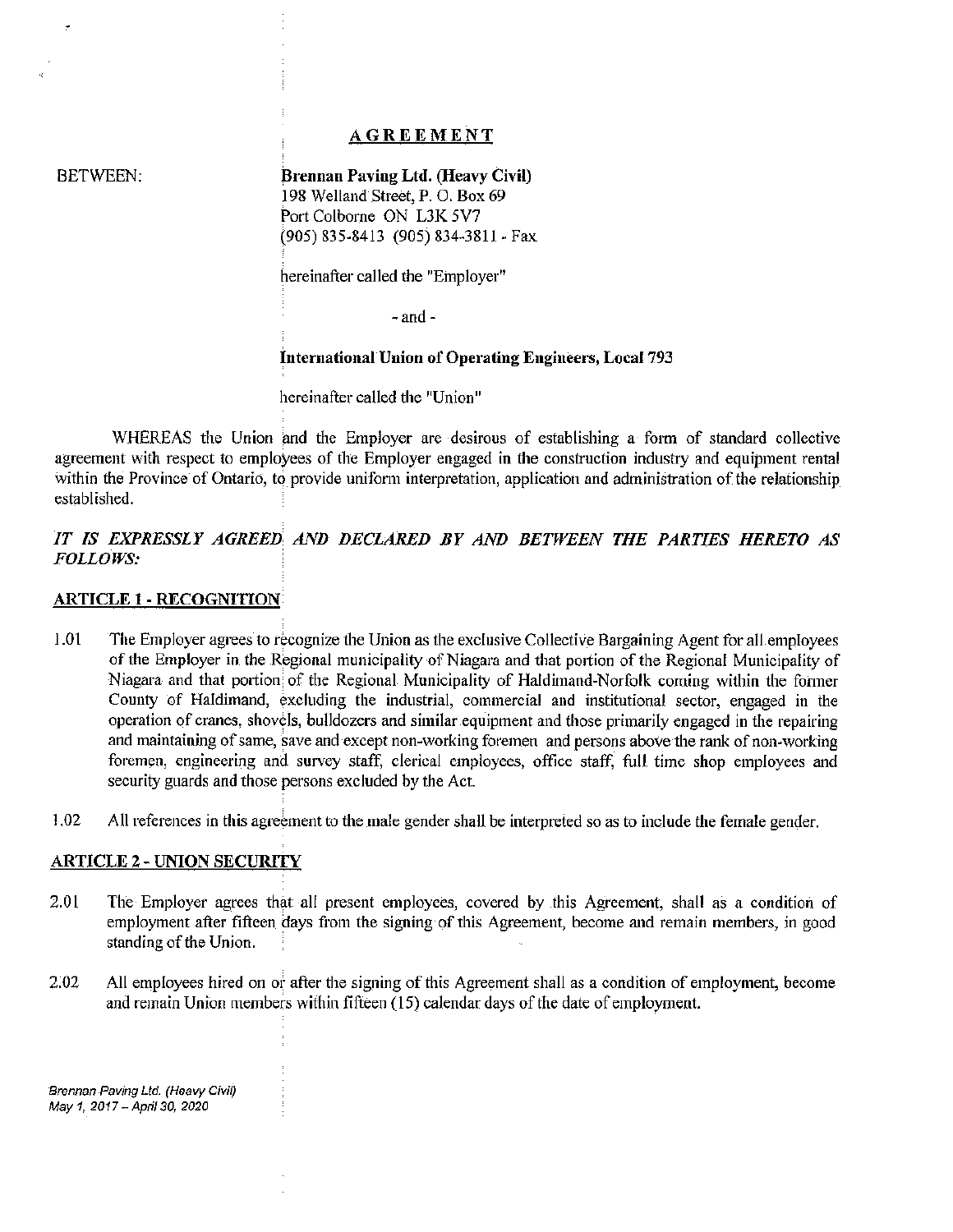Article  $2$  – continued

2.03 All employees in the employ of the Employer shall, when working in a position within the bargaining unit described in Article 1 hereof, be required as a condition of employment, to sign an authorization for dues check-off and assessments, and any such authorization shall be in duplicate and shall be signed by the employee concerned and duly witnessed.

The Employer agrees to recognize such check-off authorization and to deduct whatever sum may be authorized for Union dues and assessments from the first pay due each calendar month and to remit same not later than the fifteenth (15) day of the same month to the Financial Secretary of the Union.

The Employer shall, when remitting such dues and assessments, name the employees from whose pay such deductions have been made and their Social Insurance Numbers, also the names of any employees who have left the employ of the Employer since the last payment, and the names of employees who have been hired by the Employer, together with their addresses and the jobs on which they are working.

The Employer agrees to deduct from each employee in the bargaining unit, working dues at the rate of two percent (2%) of the total monetary package which includes the hourly rate, vacation pay, health plan and pension plan contributions for each hour earned by each employee. Such deductions & supporting information as required under Article 11 shall be forwarded on a Reporting Form designated by the Health and Pension Plan Trustees. Such deductions shall be immediately paid to the Union by the administrator of the plans.

2.04 The Employer agrees that whenever he requires personnel to perform work covered by this Agreement, he shall first call the area Union Office for his requirements. It is further agreed that the Employer may recall employees who have worked for the Company and may have been laid off within the previous twelve month period and must inform the Union of such re-hiring.

The Employer shall be entitled to name hire four  $(4)$  operators each calendar year from the Union's out of work list after the Employer has recalled fonner regular employees through the area Union Office.

- 2.05 If the Union cannot supply personnel to perform work within two (2) working days, excluding Saturday, Sundays and Holidays, the Employer may hire from any source available to him.
- 2.06 The Employer agrees to notify the Union within five (5) working days of the employees hired as per Article 2.05 above.
- 2.07 The Union and the Employer agree that at the discretion of the Union and the Employer, there may be a training period for new operators not to exceed forty-five (45) days of work and during such time period, trainees may be paid Two. Dollars (\$2.00) per hour less than the rates specified in this Agreement.
- 2.08 For all Non-MTO work with a value of \$6,000.00 or less, the following shall apply: The Employer agrees to give preference to those sub-contractors who are in contractual relations with the Union for work covered by this Agreement provided such contractors are available, capable and prepared to bid competitively at the time of tendering.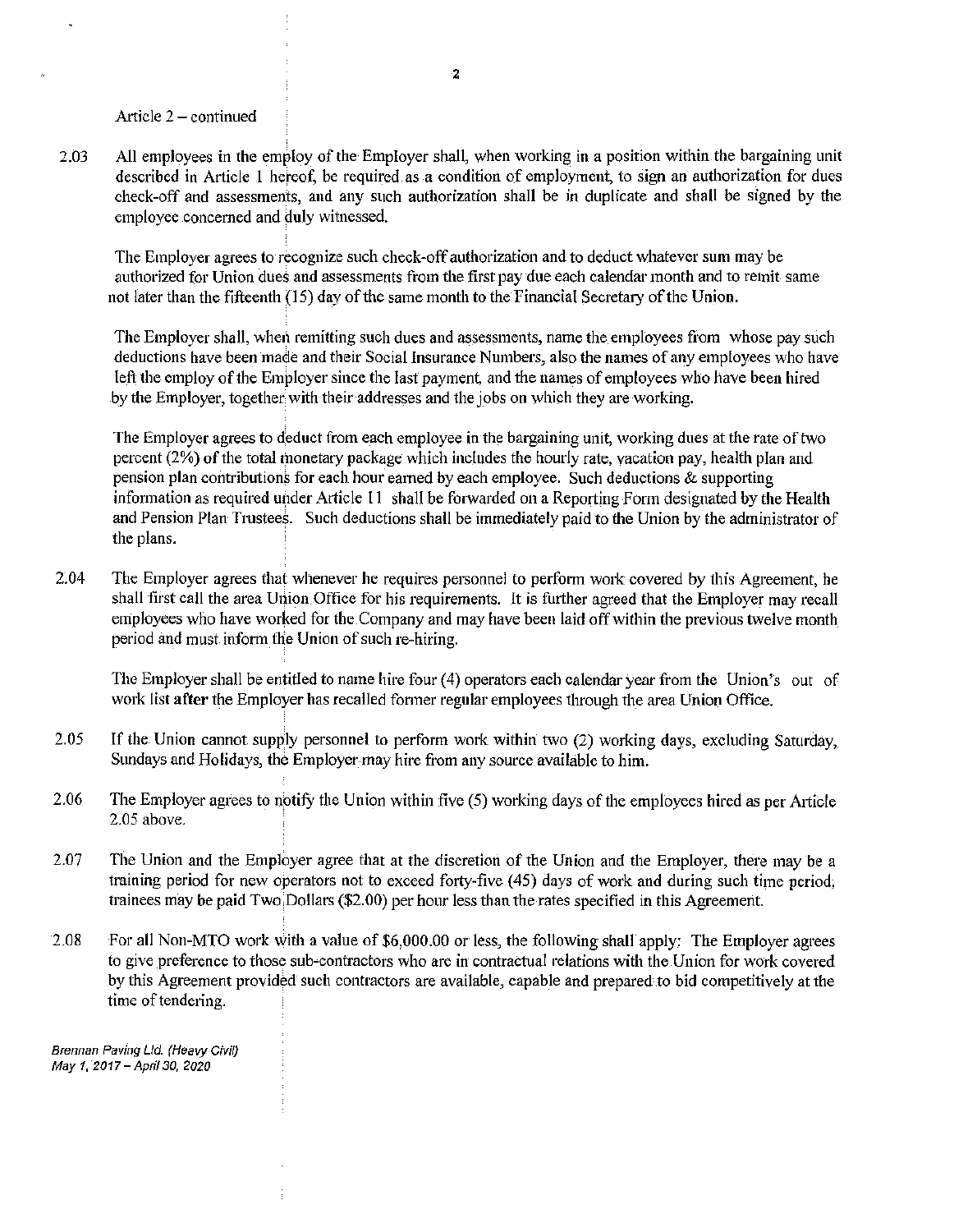Article  $2$  – continued

For all MTO work with a value of more than \$4,000,000 the following clause shall apply: The Employer agrees to engage sub-contractors who are in contractual relations with the Union for work covered by this Agreement provided such contractors are available, capable and bid competitively at the time of tendering.

- 2.09 The Employer agrees to give preference to those sub-contractors who are in contractual relations with Local 793 for work covered by this Agreement, provided such sub-contractors are available, capable and prepared to bid competitively at the time of tendering.
- 2.10 The Employer and the Union shall hold a pre-job meeting prior to the start of any project at the request of either party.

# 2.11 ADVANCEMENT DUES CHECK-OFF

Effective May  $1, 2017$  the Employer shall deduct fifteen cents (\$0.15) per hour for each hour earned by each employee covered by this Agreement for Advancement Dues. The amount deducted shall be remitted together with other monthly contributions and deductions in the manner set out in this Collective Agreement.

## 2.12 LAY-OFF PROCEDURE

In the event of lay-off of employees covered by this Agreement, the Employer shall abide by the following procedure:

- a) First laid-off shall be applicants for membership in the Union;
- b) Second laid-off shall be members of the Union from out-of-province working on permits or travel cards;
- c) Third laid-off shall be members of the Union \Vho are in receipt of a retirement pension from the l.U.O.E., Local 793 Pension Plan;
- d) I.ast laid-off shall be all other members of the Union.

# ARTICLE 3 - MANAGEMENT RIGHTS

- 3.0l The Union agrees that it is the exclusive function of the Employer:
	- a) To conduct its business in all respects in accordance with its commitments and responsibilities, including the right to manage the jobs, locate, extend, curtail or cease operations, to determine the number of operators required at any or all locations, to detennine the kinds and location of machines, tools and equipment to be used and the schedules of production, to judge the qualifications of the ernployees and to maintain order, discipline and efficiency.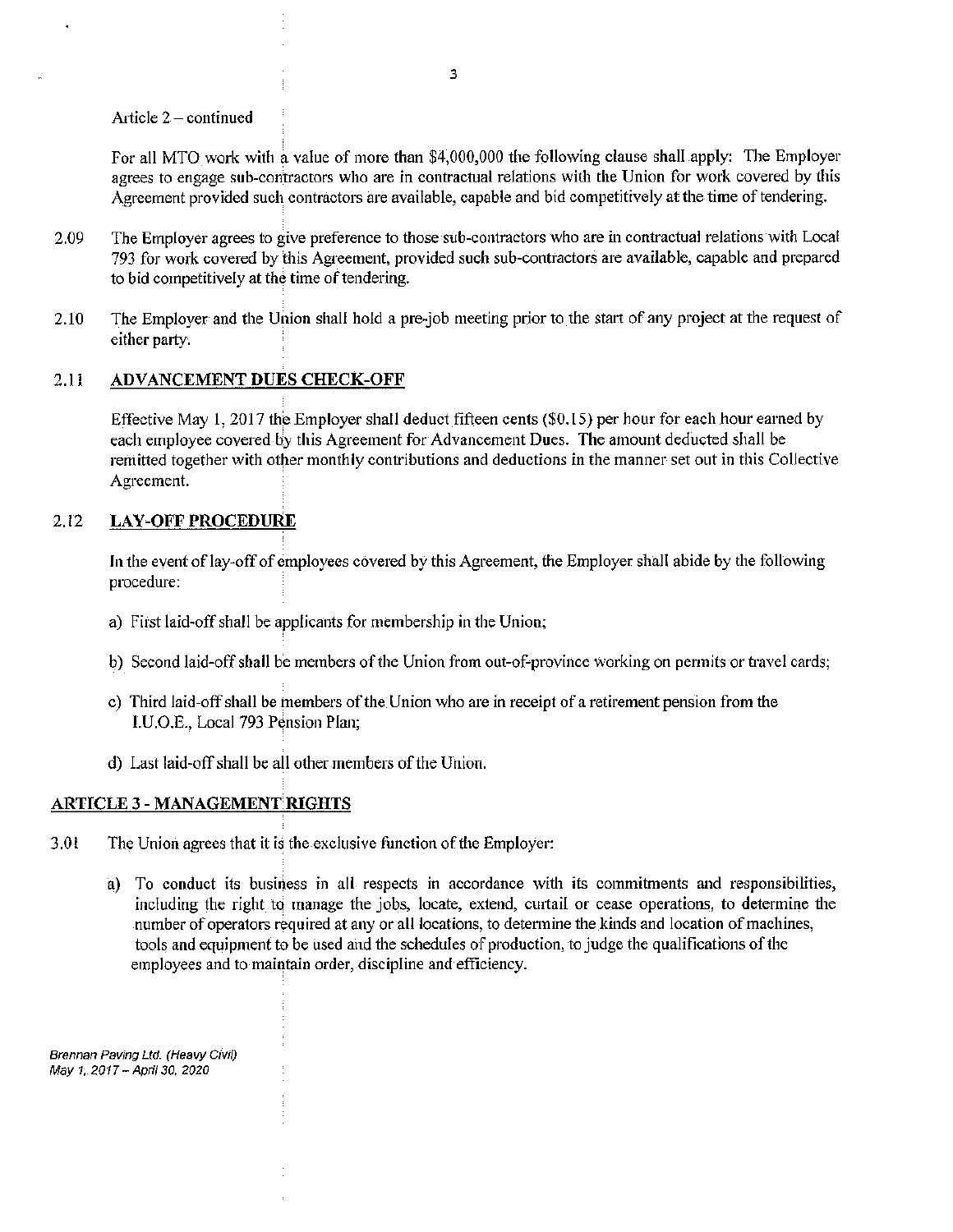Article 3 - continued

- b) To hire, discharge, classify, transfer, promote, demote, lay-off, suspend or otherwise discipline employees, provided that a claim by an employee that he has been discharged without reasonable cause shall be subject to the provisions of the Grievance Procedure.
- c) To 1nake, alter from time to time and enforce reasonable rules of conduct and procedure and to notify in writing seventy-two (72) hours prior to any changes affecting all employees of said rules or changes to said rules. It is agreed that these functions shall not be exercised in a manner inconsistent with the express provisions of this Agreement.

## ARTICLE 4 - GRIEVANCE PROCEDURE

- 4.01 There shall be an earnest effort on the part of both parties to this Agreement, to settle promptly through the procedure set out herein, any complaints, grievances, or disputes rising from the interpretation, application or administration of this Agreement.
- 4.02 All grievances to be dealt with under Step Two below, shall be in writing, on forms supplied by the Union and signed by the employee having such grievance.
- 4.03 Written grievances, to be valid, shall set out the nature of the grievance, the Article or Articles of the Agreement alleged to have been violated and the nature of the remedy sought and shall not be subject to change at later steps except by mutual agreement in writing with the Employer, or in the case of remedy, an Arbitration Board.
- 4.04 In detennining the time which is allowed in the various steps of Articles 4 and 5, Saturday, Sunday and Statutory Holidays shall be excluded and any time limits may be extended by mutual agreement in writing.
- 4.05 If advantage of the provisions of Article 4 and 5 hereof is not taken within the time limits specified therein or as extended in writing as set out above, the grievance shall be deemed to have been abandoned and may not be re~opened.
- 4.06 The Employer shall designate and name the official to whom a written grievance is submitted at Step  $#2$ .
- 4.07 a) It is understood and agreed that an employee does not have a grievance until he has discussed the matter with his foreman or other supervisory personnel acting in this capacity and given him an opportunity of dealing with the complaint. His decision shall be made known to said employee within forty-eight (48) hours. Grievances properly arising under this Agreement shall be adjusted and settled as follows:

STEP 1 - Within ten (10) full working days after the circumstances giving rise to the Grievance occurred or originated, the aggrieved employee and/or a Union Representative, shall present the grievance in writing to the official of the Employer named by the Employer to handle grievances at this step.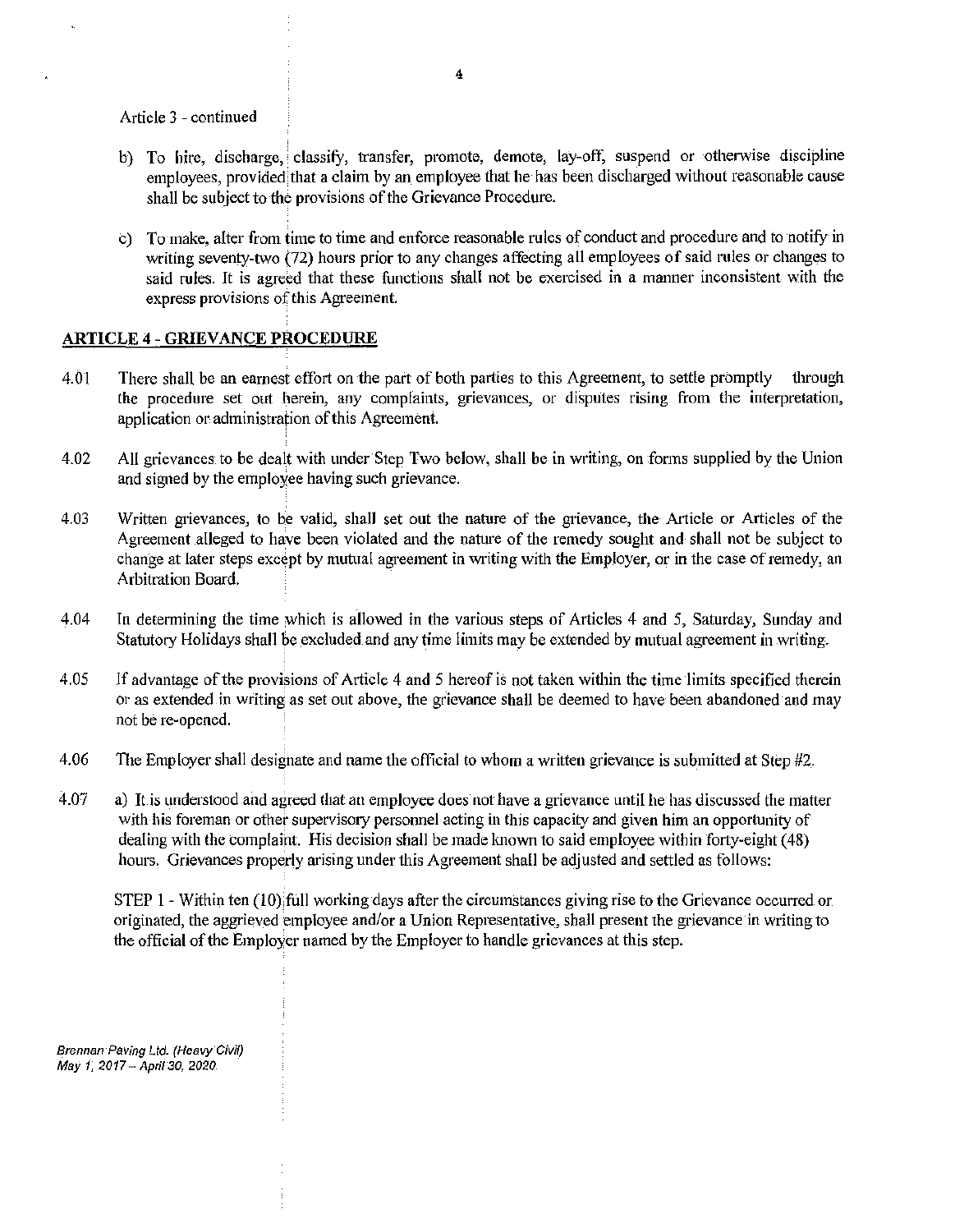#### Article 4 - continued

If a settlement satisfactory to the Union and the employee concerned is not reached within two  $(2)$  full working days, the grievance may be presented as indicated in Step Two at any time within five (5) full working days thereafter or if the grievance involves monetary, discipline or discharge matters, not involving the interpretation of the Agreement to final and binding determination.

STEP 2 - Should no satisfactory settlement be reached within five  $(5)$  full working days after the meeting, the grievance may be submitted to arbitration.

b) The Union may process a written grievance which involves a number of employees of the Employer or the interpretation of the Agreement. Such grievance shall be commenced at Step Two of the above procedure.

The employer may process a written grievance alleging a violation of or the Interpretation of this Agreement at Step Two of the above procedure.

Such grievances shall be commenced at Step Two within ten  $(10)$  full working days after the circuinstances giving rise to the grievance occurred or originated.

- c) No decision or settlement involving any grievance which has been dealt with at Step One above, other than grievances which have been properly referred to final and binding determination, shall be used by any party as a precedent in future cases and shall be treated as only applicable *to* the grievance in question.
- 4.08 Notwithstanding the above, a grievance concerning wages and fringe benefits may be presented within thirty (30) days after the circumstances giving rise to the grievance occurred or originated and further provided that a grievance concerning Welfare or Pension contributions may be presented within thirty (30) days after the particulars of such grievance should have reasonably become first known to a Union Representative.

#### ARTICLE 5 - ARBITRATION

- 5.01 The parties to this Agreement agree that any grievance which has been properly carried through all of the steps of the grievance procedure outlined in Article 4 may be referred to a Board of Arbitration or other final determination within twenty (20) working days after completion of Step Two of Article 4.07.
- 5.02 The Board of Arbitration will be composed of one person appointed by the Employer, one person appointed by the Union and a third person to act as Chairman chosen by the other two members of the Board.
- 5.03 Within five (5) working days of the request by either party for a Board each party shall notify the other in writing of the name of its appointee.
- 5.04 Should the person chosen by the Employer to act on the Board and the person chosen by the Union fail to agree on a third member as Chainnan within five (5) days of the notification mentioned above, the Minister of Labour of the Province of Ontario will be asked to appoint a Chainnan.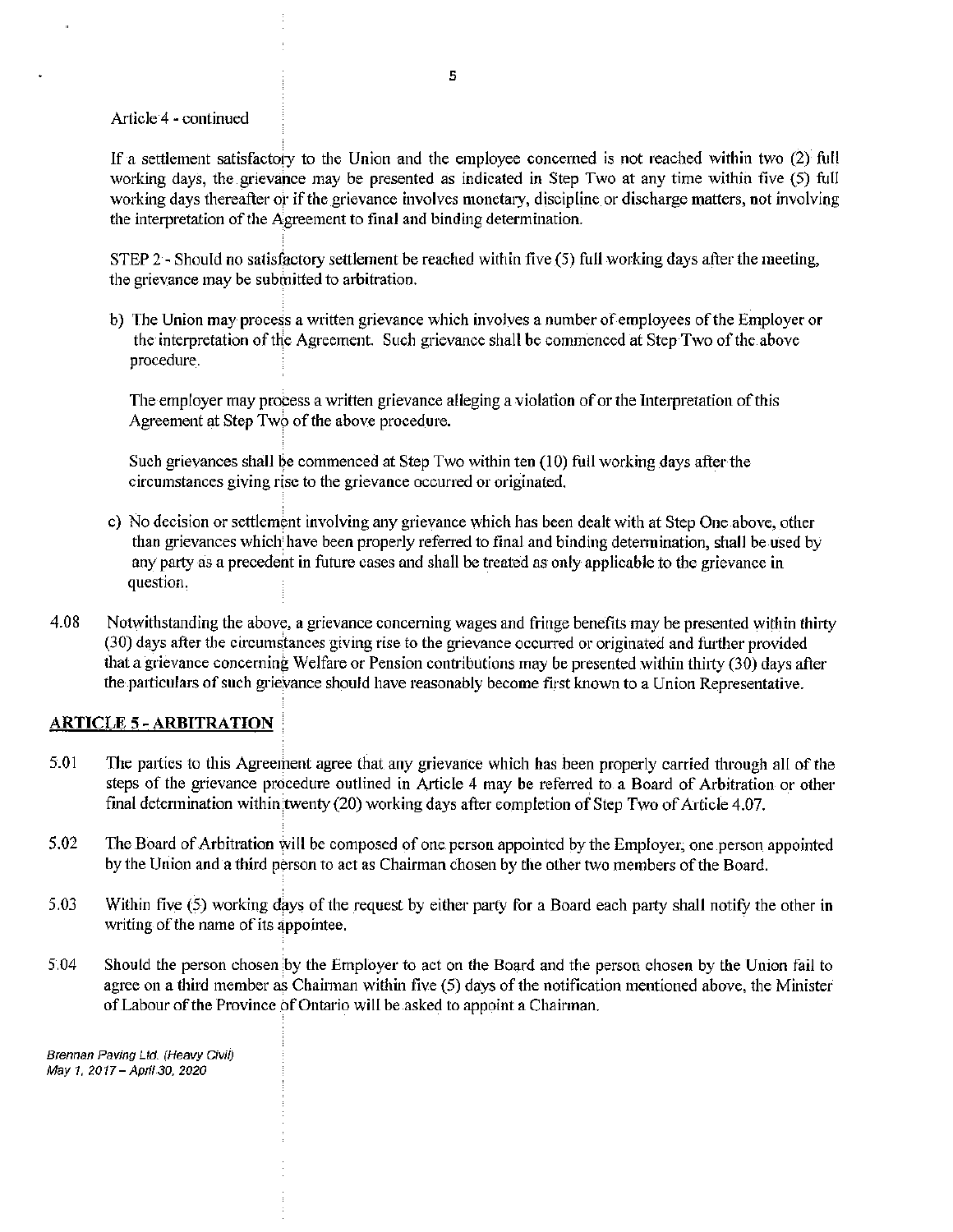Article *5* - continued

- 5.05 The decisions of the Board of Arbitration or a majority of such Board constituted in the above manner shall be binding on the parties to this Agreement.
- 5.06 The Board of Arbitration shall not have any power to alter or change any of the provisions of this Agreement or to substitute any new provisions, for any existing provisions, nor to give any decisions inconsistent with the terms and provisions of this Agreement.
- 5.07 Each of the parties to this Agreement will bear the expenses of the Arbitrator appointed by it and the parties will jointly bear the expense of the Chairman.

## ARTICLE 6 - UNION REPRESENTATION

- 6.0 l The Employer shall not refuse permission to any representative of the Union upon request to enter the Employer's premises or job site in the administration of this Agreement provided that it does not interfere with the work.
- 6.02 The Employer agrees to recognize such reasonable number of stewards as may from time to time be appointed by the Union, but shall not be obliged to recognize such stewards until they have been informed in writing of the names of all stewards as they were appointed.
	- a) The steward shall be one of the last two (2) employees covered under the tenns of this Agreement to remain working providing he is competent and capable of doing the remaining work. If in the event the Union Steward is laid off he shall be one of the first two (2) called back, provided he is competent and capable of doing the Work.
	- b) No discrimination shall be shown against any steward for carrying out his duties.
- 6.03 Whenever security regulations prevent access to any job or project, the Employer or his representative will give all possible assistance to the Business Representative to obtain the necessa1y pass or permission to gain access to such job or project.
- 6.04 In the event a meeting is held at which discipline will be administered, the employee may request the presence of a steward or business representative.

# ARTICLE 7 -NO STRIKE, NO LOCKOUT

- 7.01 During the term of this Agreement the Union agrees that there shall be no strike and the Employer agrees that there shall be no lockout.
- 7.02 The words "Strike" and "Lockout" in this Agreement shall mean "Strike" and "Lockout" as defined in the Ontario Labour Relations Act.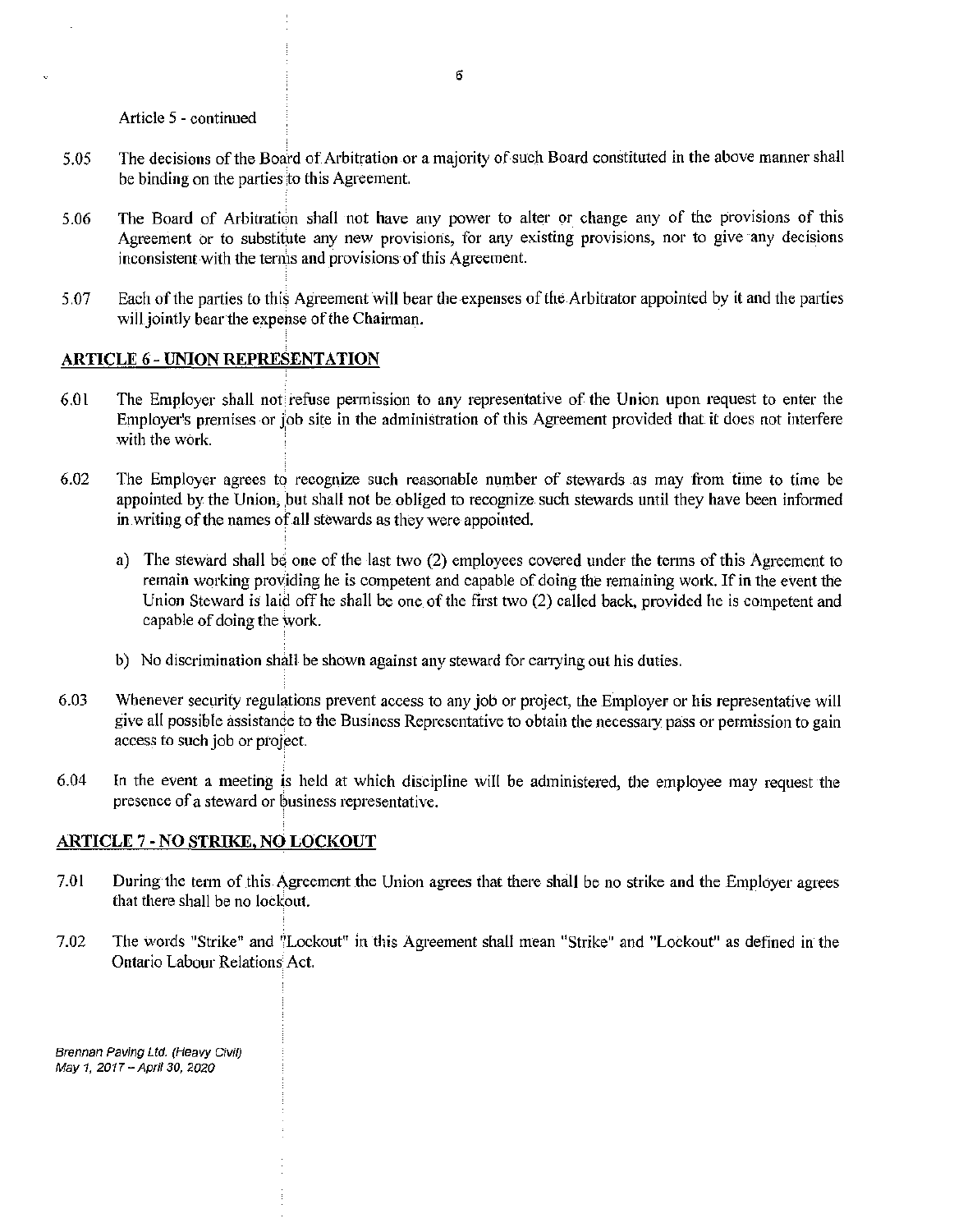Article 7 ~ continued

- 7.03 The Union agrees it will not condone a work stoppage or observe any picket line placed on a job site for jurisdictional purposes.
- 7.04 It shall not be a violation of this Agreement for an employee to refuse to cross a picket line that has been established in accordance with the Labour Relations Act.

# ARTICLE 8 - SAFETY, SANITATION AND SHELTER

- 8.01 In co-operation with the Employer's overall program of accident control and prevention, the job steward, certified safety representative or an employee shall report to the foreman for Immediate Investigation any alleged unsafe conditions, unsafe acts or violations for corrections if required. Notwithstanding the above clause, the operator will not be required to operate unsafe equipment.
- 8.02 Employees shall be provided with adequate protection from falling material and other hazards on the job, in accordance with the appropriate Safety Acts. Adequately heated enclosures or cabs for operators operating equipment shall be provided where reasonably required.
- 8.03 Every employee shall, as a condition of employment, be required to wear an approved safety helmet and the Employer agrees that such helmets may be purchased from him at cost. When the Employer makes mandatory the wearing of a specific helmet it will be released on a charge-out basis.
- 8.04 Every employee shall wear suitable protective footwear. Other personal protective equipment required under abnormal conditions or during inclement weather will be supplied by the Employer. The Union recognizes the right of the Employer to economically supervise the distribution of clothing provided and will co-operate with the Employer to prevent wasteful practices.
- 8.05 The Employer, the employees and the Union agree to abide by the provisions of the appropriate safety act.
- 8.06 The Employer agrees to supply cold drinking water and proper sanitary facilities for both men and women where necessary, which shall be maintained in a clean and sanitary condition by the employees and the Employer and if the Employer fails to meet these provisions, employees will not be reprimanded in any way for leaving the job site in search of these facilities provided the supervisor is notified prior to leaving the job site.
- 8.07 Suitable and adequately heated shelter for operators to eat their lunch shall be provided by the Employer, with table and seating space, which shall be maintained in a clean and sanitary condition by the employees and the Employer.
- 8.08 Head sets for hearing and eye protectors, when necessary shall be provided by the Employer to comply with the appropriate safety code or act.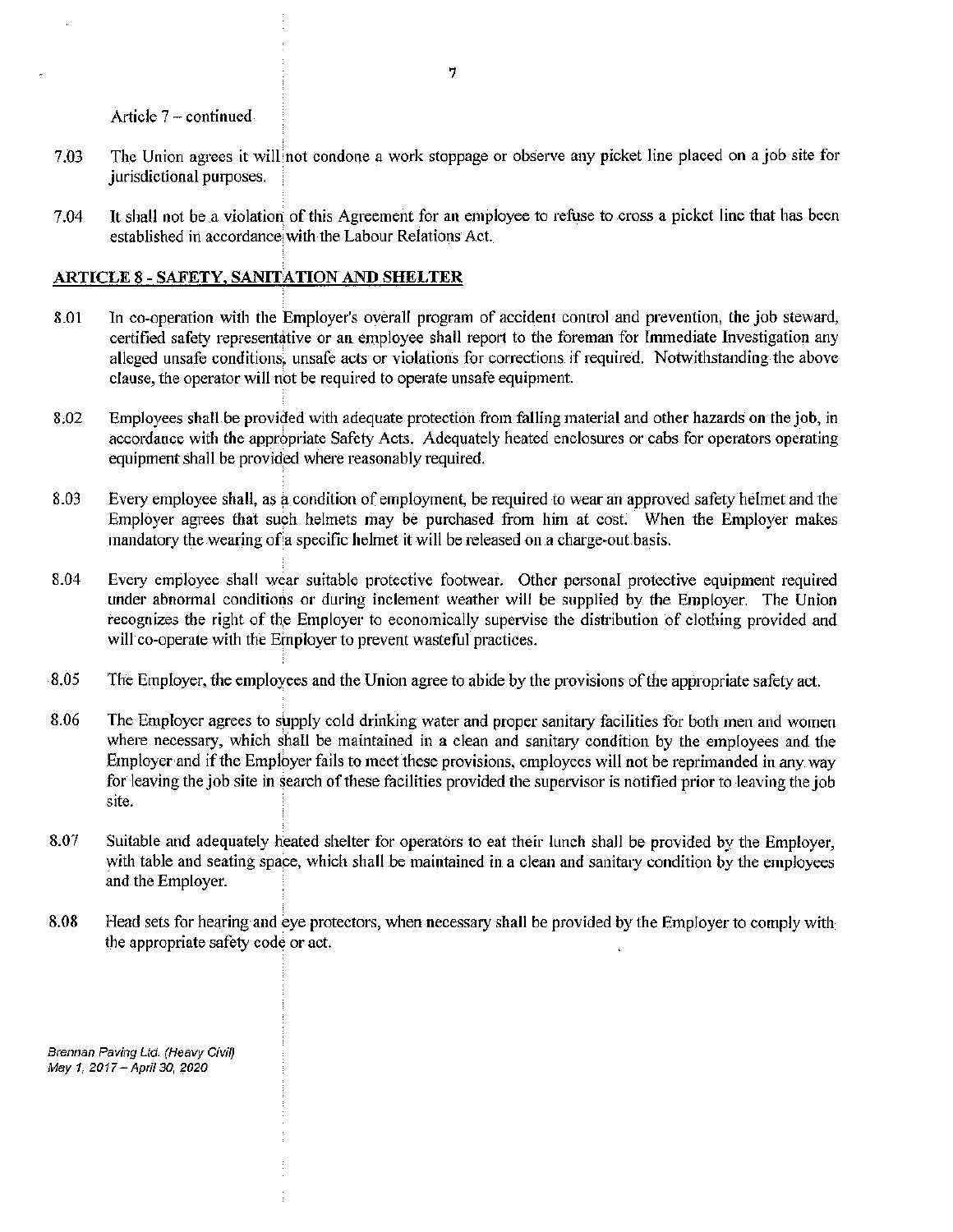## ARTICLE 9 - PRODUCTIVITY & QUALITY

- 9.01 The Union and the Employer recognize the mutual value of improving by all proper and reasonable means the productivity of the individual operators and both will undertake individually and jointly to promote such increased productivity.
- 9.02 The Union and the Employer recognize the importance of performing quality work and both undertake to continually improve the quality of work performed.

## ARTICLE 10 - PAYMENT OF WAGES

- 10.01 Wages shall be paid weekly no later than Friday by cash or cheque or direct deposit at the option of the Employer, during working hours and shall be accompanied by a statement outlining hours of work, overtime hours, deductions for income tax, unemployment insurance, pensions, etc., where applicable. In the event that direct deposit is not available, cheques are to be ready by 5:00 p.m. each Thursday for disbursement.
- 10.02 When an employee is permanently laid off, he shall receive his pay in full and shall be given his Record of Employment Certificate, and Vacation Pay on the next regular pay day. If the employee has not received his pay in full, Record of Employment Certificate and Vacation Pay as specified above, the Employer will pay the employee ten  $(10)$  hours pay at the regular hourly rate for each additional regular working day the Employee is required to wait for his pay and records. It is understood that if the Employer mails the employee his pay, Record of Employment Certificate and Vacation Pay (on the next regular pay day) by registered mail to his last known address, then the Employer is not obligated to pay waiting time.
- 10.03 When an employee quits, he will receive his pay, Record of Employment Certificate, and Vacation Pay, on the next regular pay day.

# ARTICLE II - BENEFIT CONTRIBUTIONS

I 1.01 Effective May 1, 2017 Employers shall contribute in total:

Thirteen Dollars & Three cents (\$13 .03) per hour to the International Union of Operating Engineers, Local 793 Members Life and Health Benefit Trust of Ontario (the "Health Plan) and to the International Union of Operating Engineers, Local 793 Members Pension Benefit Trust of Ontario (the "Pension Plan") for each hour earned by each employee in his employ.

Effective May 1, 2018, the total Employer contributions of\$13.03 per hour shall increase to \$13.33 per hour earned.

Effective May 1, 2019, the total Employer contributions of \$13.33 per hour shall increase to \$13.63 per hour earned.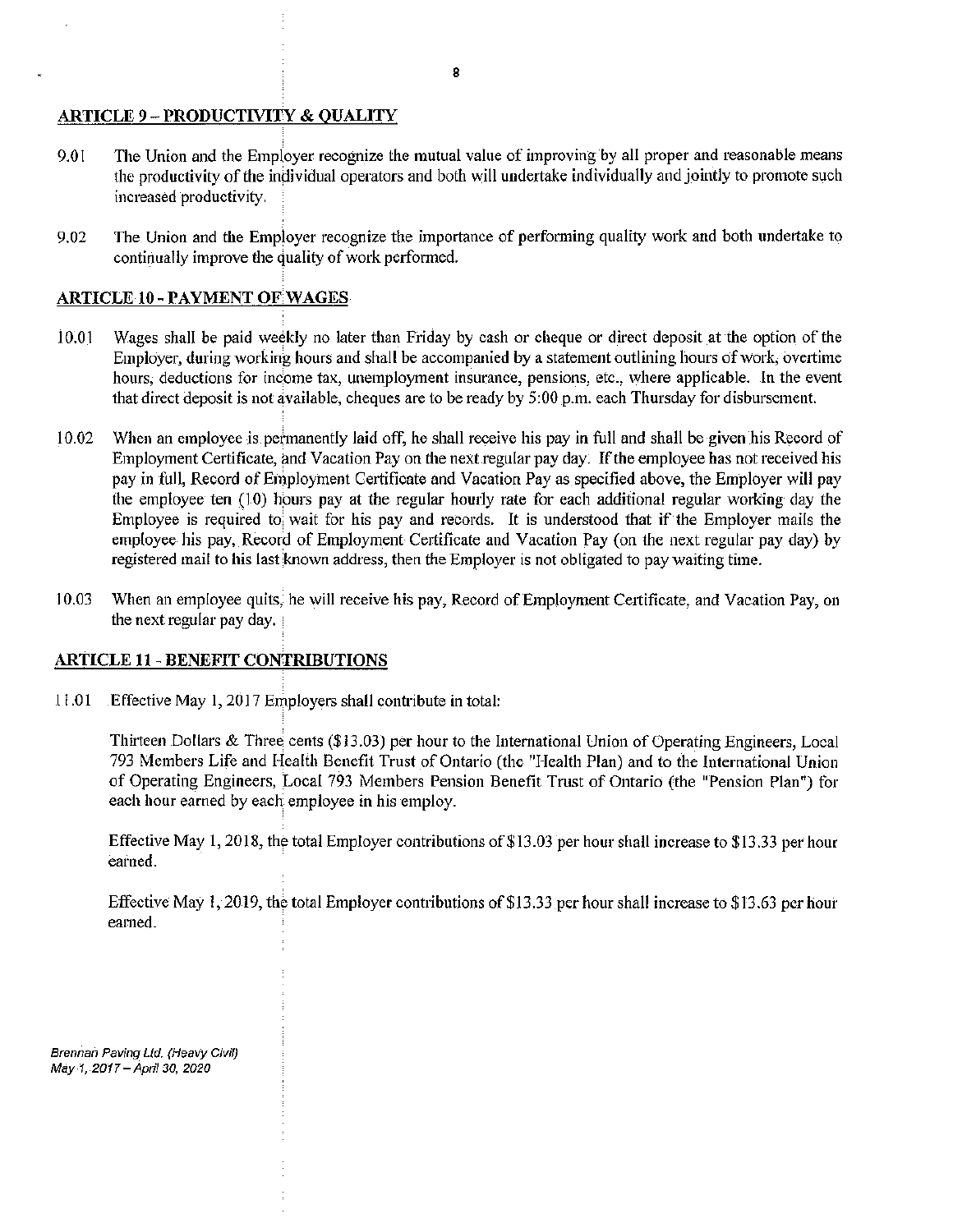Article  $11 -$ continued

- 11.02 These monies shall be remitted in accordance with this Agreement to the Welfare Trust Fund and Pension Trust Fund which Funds shall be administered by an equal number of Trustees appointed by the Employer and an equal number of Trustees appointed by the Union.
- 11.03 All contributions shall be submitted by the  $15<sup>th</sup>$  of the following month in which the hours have been worked and at no time shall the contributions be paid directly to the employee. If payment is over thirty (30) days late, interest at one percent  $(1\%)$  per month shall be paid from the due date and in addition, the delinquent Employer may be required by the Trustees of the funds to deposit with the Trustees a Two Thousand, Five I-Iundred Dollar (\$2,500.00) cash bond.
- 11.04 Effective May 1, 2001 the Employer agrees to contribute the sum of thirty cents (.30) per hour for each hour earned by each employee covered by this Agreement, to the International Union of Operating Engineers, Local 793 Training Fund.

### ARTICLE 12 - GENERAL

- 12.01 The Union will co-operate with the Employer to prevent wasteful practices.
- 12.02 The Employer will not discriminate against any employee for refusing to work overtime.
- 12.03 A bulletin board will be provided by the Employer for the use of the Union to post notices etc. but all such notices shall have the prior approval of the Employer.
- 12.04 Rates for new types of equipment under the jurisdiction of the International Union of Operating Engineers, not appearing in the wage schedule, shall be classified and agreed on by the Union and the Employer within seven (7) days of being placed in operation.
- 12.05 Operators required to operate equipment in two-rate classifications during the same shift shall be paid the higher classification rate for that shift.
- 12.06 It is agreed that all employees of the Employer will be permitted a rest break in each half of their respective shifts. There will be a ten  $(10)$  minute rest period before overtime commences.
- 12.07 Employees shall be allowed a minimum of one-half  $(V2)$  hour unpaid lunch break between 11:30 a.m. and 1:30 p.m. and except for unusual circumstances no employee shall be required to work more than five  $(5)$ consecutive hours without a lunch break. When an employee is required to work through his lunch the Employer shall pay one-half  $(1/2)$  hour overtime during that lunch, provided the employee has worked his entire ten (10) hour shift
- 12.08 It is agreed that no employee covered by this Agreement shall receive a reduction in his rate of wages through the introduction of these articles.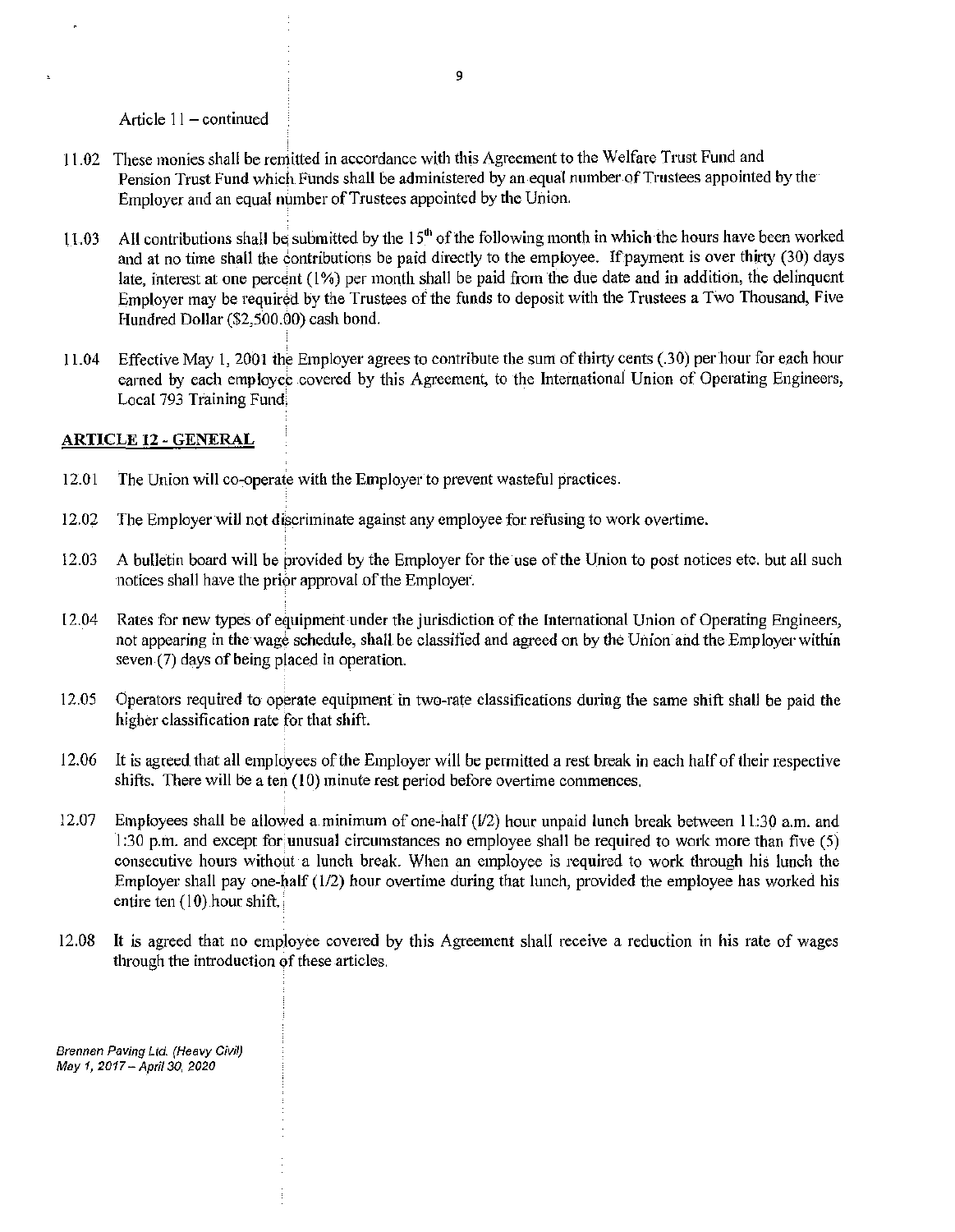Article 12 - continued

- 12.09 The Employer agrees to provide a reasonable hot meal or a cash payment of Fifteen Dollars (\$15.00) after three  $(3)$  hours of overtime, and a rest period after two  $(2)$  hours of overtime.
	- a) Employees with two (2) or more years of service from date of hire will be paid a Safety Boot Allowance of Two Hundred & Twenty-five Dollars (\$225.00) each year. The Company also agrees to a One Hundred & Fifty Dollar (\$150.00) reimbursement, once every two (2) years for prescription safety glasses. Reimbursement will be paid upon submitting a receipt from a licensed practitioner that verifies the purchase.
- 12.10 The Company will deduct and remit to I.U.O.E. Local 793, the employee's Defence Assessment (D/A) the first week in August of each year.

## ARTICLE 13 - MANNING OF EQUIPMENT

13.01 All crawler type cranes with a manufacturers rating capacity of seventy-five (75) tons and over shall be manned by one (l) operator and one (1) apprentice or oiler.

## ARTICLE 14 - HOURS OF WORK AND OVERTIME

- 14.01 The Employer shall apply the wage rates and conditions of the appropriate local agreement for the class and character of work being performed on all work on E.P.S.C.A. Projects, Excavations, Road, Sewer & Watermain, Pipeline, Maintenance and Building Construction Projects and Heavy Engineering Sector.
- 14.02 The normal work week shall consist of fifty (50) hours per week, ten (10) hours per day Monday to Friday inclusive between the hours of 7:00 a.m. and  $6:00$  p.m. and be paid for at the regular rate of pay.
- 14.03 All hours worked other than those in 14.02 above shall be paid at the rate of time and one-half ( 1-1/2) times the regular rate of pay.
- 14.04 All hours worked on Sunday and Statutory Holidays shall be paid at the rate of double (2) the regular rate of pay.
- 14.05 The standard work week for Shift Work shall be comprised of five (5) ten hour days, or fifty (50) hours per week. If less than two (2) consecutive shifts, they shall be classed as overtime as per 14.03 above. Employees must have had at least eight (8) hours off before commencement of shift otherwise 14.03 above shall apply. Starting and quitting times may be adjusted by mutual agreement between the Employer and the Union, as per job requirements. The shift premium will be Two Dollars (\$2.00) per hour.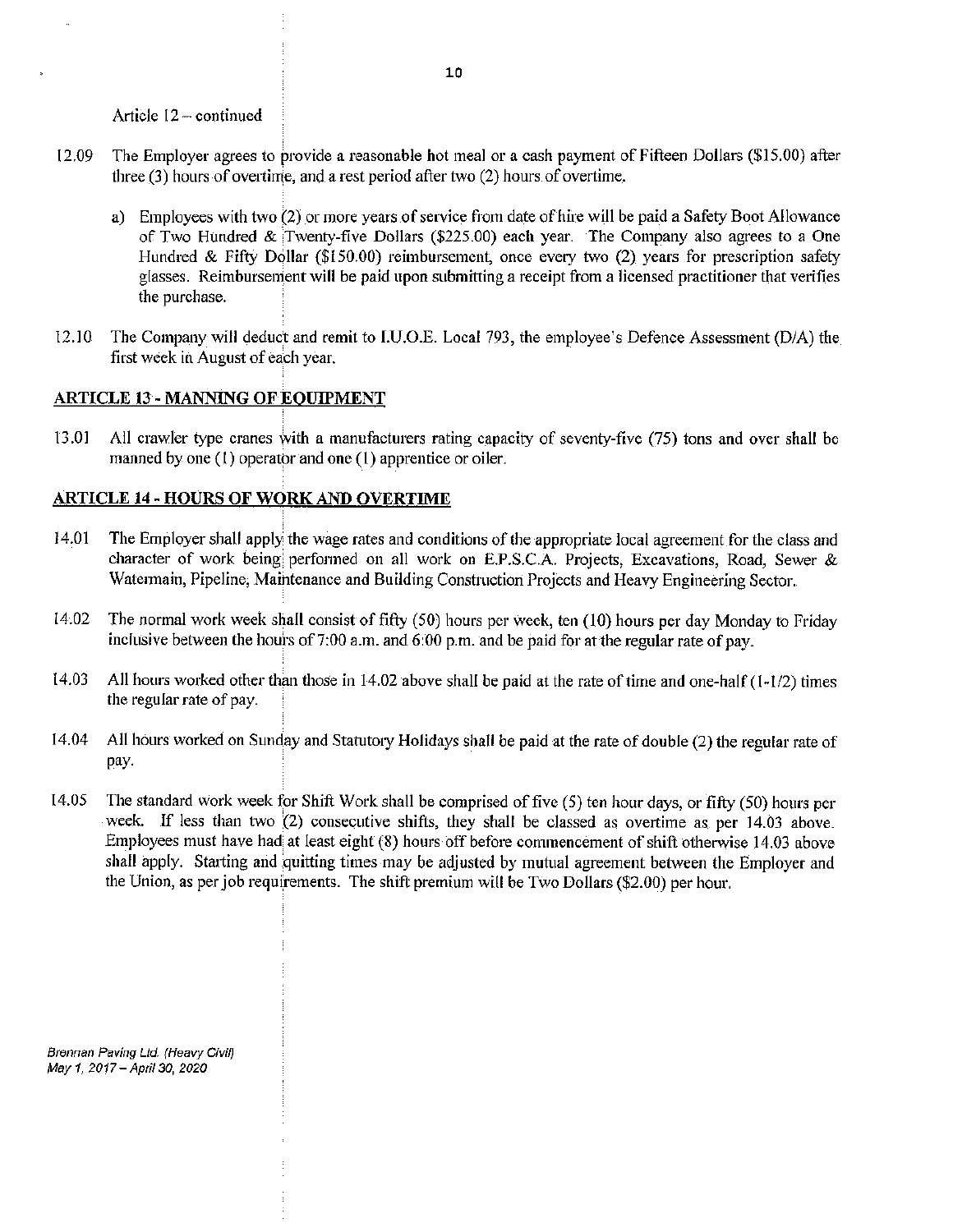## ARTICLE 15-VACATIONPAY AND STATUTORY HOLIDAY PAY

15.01 Vacation and Statutory Holiday Pay shall be credited weekly to each employee covered by this Collective Agreement, at the rate of  $10\%$  of the gross wages earned and income tax will be deducted weekly.

It is understood and agreed that 4% of the gross wages is to be considered Vacation Pay and 6% of the gross wages is to be in lieu of Statutory Holiday Pay.

## ARTICLE 16-STATUTORY HOLIDAYS

16.01 The following Statutory Holidays shall be observed:-

| New Year's Day | Labour Day       | Civic Holiday     |
|----------------|------------------|-------------------|
| Good Friday    | Thanksgiving Day | <b>Family Day</b> |
| Victoria Day   | Christmas Day    |                   |
| Canada Day     | Boxing Day       |                   |

and any additional holiday when proclaimed by the Federal and/or Provincial Government.

Should any of the above holidays occur on a Saturday or Sunday, such holiday shall be observed on the Friday, Monday and/or Tuesday following unless changed by mutual agreement between the Employer and the Union.

### ARTICLE 17 - BEREAVEMENT LEAVE

17.01 Employees shall be granted a maximum of four (4) days' leave of absence to arrange for and attend the funeral of the employee's father, mother, spouse, child, brother, sister, father-in-law and mother-in-law and a maximum of one day's leave of absence to attend the funeral of the employee's sister-in-law or brother-inlaw. The fourth  $(4th)$  day to be paid by the Employer based on an eight  $(8)$  hour regular day.

## ARTICLE 18 - REPORTING ALLOWANCE

- 18.01 An employee who reports for work at the regular starting time unless directed not to report and for whom no work is available will receive two (2) hours' pay provided he remains at the job if requested to do so by his supervisor.
- 18.02 An employee who starts his regular work shift at the job site, and who has worked more than two (2) hours will receive four (4) hours' pay if the job is shut down by the Employer before he has had an opportunity to work for four  $(4)$  hours provided he remains at the job if requested to do so by his supervisor.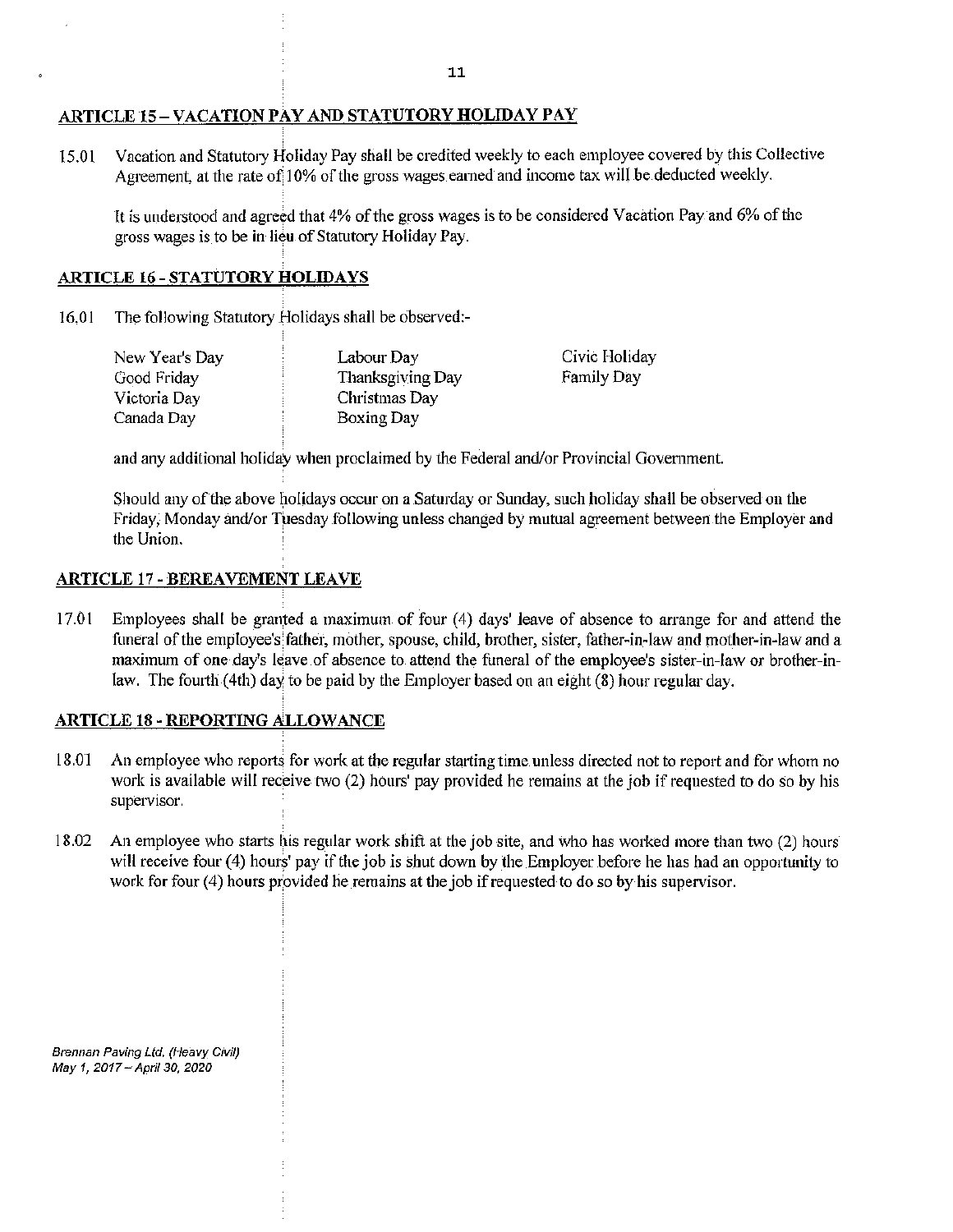#### ARTICLE 19 -TRAVEL TIME

19.01 Travel time will be paid when an employee is travelling to a job site in areas other than the Regional Municipality of Niagara as follows: -

| Up to $80 \text{ km}$ . | $\blacksquare$ | 1 hour        |
|-------------------------|----------------|---------------|
| 80 to 100 km.           | -              | $1-1/4$ hours |
| 100 to 120 km.          |                | $1-1/2$ hours |
| 120 to 140 km.          | -              | $1-3/4$ hours |

Employees requested by 'the Employer to use their car in place of normal transportation supplied by the Employer beyond the limits of Board Area 5, will be paid travel at the rate of fifty (.50) cents per kilometre to the job site and return. Employee must invoice the Employer on standard statement form stating kilometres travelled, trip, dates and name of Employer personnel authorizing the use of employee owned vehicle. Invoices to be submitted to the Employer on a trip basis or once a week and no later than seven (7) days after service rendered.

## ARTICLE 20- OUT-OF-TOWN ALLOWANCE

20.01 In regard to out-of-town allowances, it is understood that if the Employer requires an operator to be out of town overnight, the Employer will provide a suitable room and meal allowance of Fifty Dollars (\$50.00) per day.

## ARTICLE 21- CLASSIFICATIONS AND WAGE RATES

21.01 Attached hereto as Schedule "A" to this Agreement is a schedule of Classifications and Wage Rates covering work perfonned;in the Regional Municipality of Niagara (except the City of Nanticoke) which is hereby made a part of this Agreement.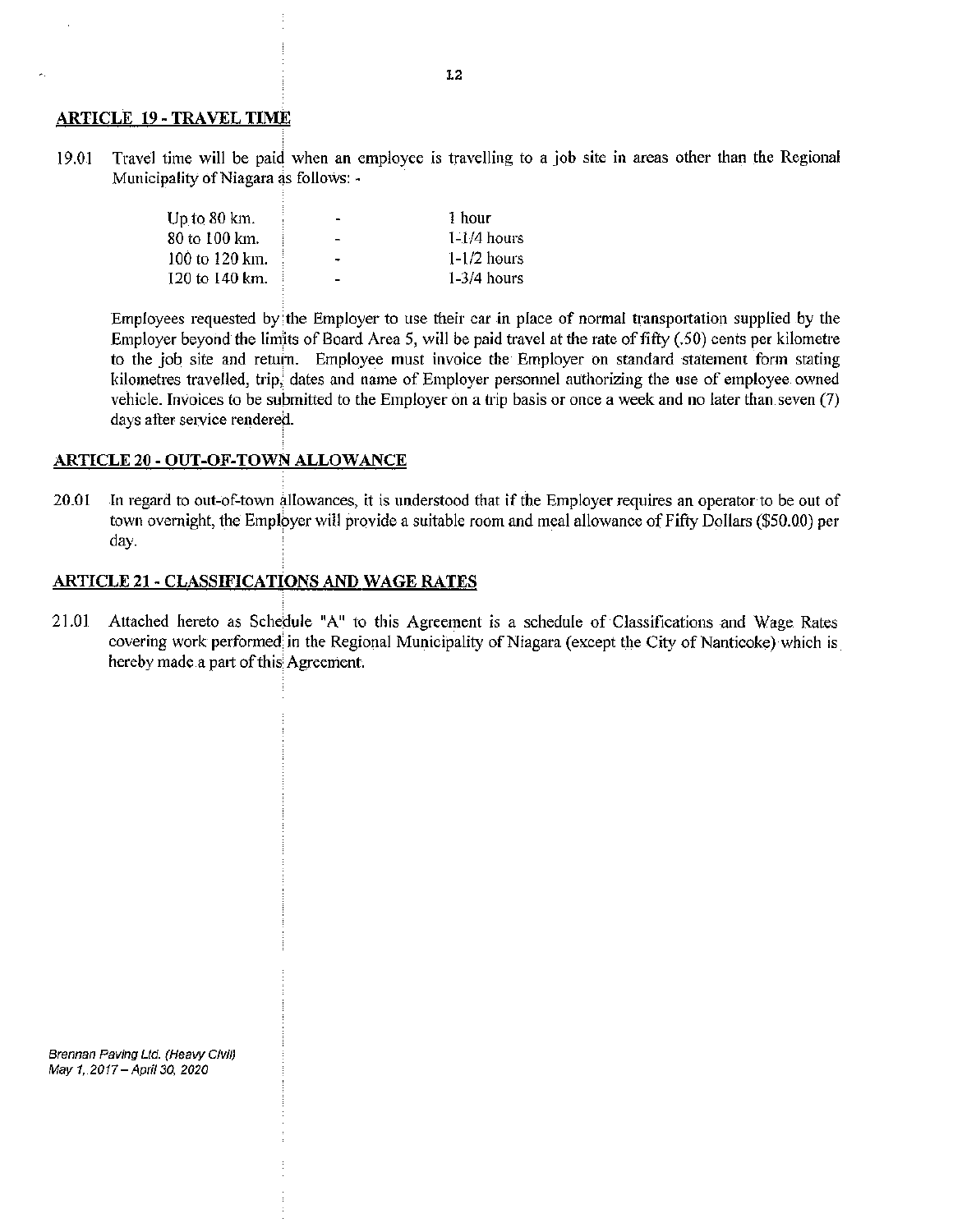### ARTICLE 22 - DURATION OF AGREEMENT

22.01 This Agreement shall be effective May 1, 2017 and shall continue in effect until April 30, 2020 and shall continue automatically thereafter for annual periods of one year each unless either party notifies the other in writing within the period of sixty (60) days immediately prior to the annual expiration date that it desires to amend the Agreement.

Negotiations shall begin within fifteen (15) days following notification for amendment as provided in the preceding paragraph.

If, pursuant to such negotiations, an agreement is not reached on the renewal or amendment of this Agreement, or the making of a new agreement prior to the current expiry date, this Agreement shall continue in full force and effect until a new agreement is signed between the parties, or until conciliation proceedings prescribed under the Ontario Labour Relations Act, have been completed whichever date should first occur.

IN WITNESS WHEREOF each of the parties hereto has caused this Agreement to be signed by its duly authorized representatives as of the date and year first above written.

 $_{\text{DAYOF}}$   $_{\text{Maych}}$   $_{\text{2017}}$ DATED THIS  $5<sup>th</sup>$ SfGNED ON BEHALF OF: SIGNED ON BEHALF OF: Brennan Paving Etd. International Union of Operating Engineers, Local 793 Ature Mike Gallagher, Business Manager Please Print Name & Title e Redshaw, President<br>
Joe Kløwdall<br>
e Dowdall, Vice-President<br>
Ck Kerr, Treasurer Joe Dowdall, Vice-President Address City, Province, Postal Code Buann. Brian Alexander, Recording-Corresponding Secretary Telephone & Fax Number(s) Email Address Recommended by: Steve Homewood Business Representative Brennan Paving Ltd. (Heavy Civil) May 1, 2017-April 30, 2020

13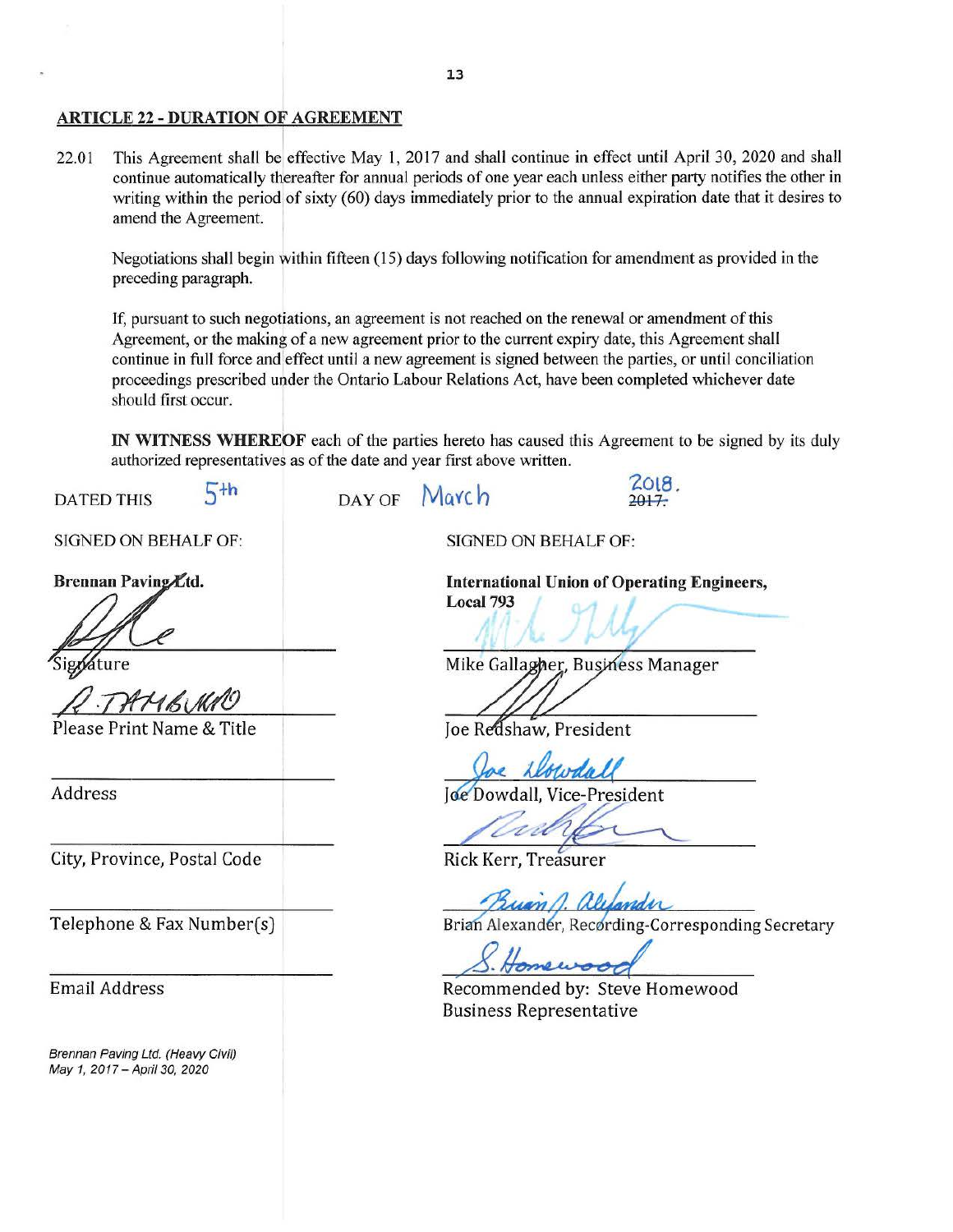#### **SCHEDULE** "A"

The Minimum basic wage rates for employees performing work covered by this Agreement shall be in accordance with the following schedule of work classifications and wage rates.

These work classifications are defined to establish wage rates for personnel covered by this Agreement when working in these classifications and all similar equipment working on land and water in the Regional Municipality of Niagara (except the City of Nanticoke).

It is understood and agreed that the implementation of the following wage schedule shall not result in the reduction of the hourly rate of any present employee. The rates of wages shall be effective on the dates indicated.

| * 1 * /     |              |                 |                |         |              |
|-------------|--------------|-----------------|----------------|---------|--------------|
| Date        | <b>Wages</b> | <b>Vacation</b> | <b>Benefit</b> | Pension | <b>Total</b> |
|             |              | Pay             | Plan           | Plan    |              |
|             |              |                 |                |         |              |
| May 1, 2017 | \$30.61      | \$3.06          | \$5.00         | \$8.03  | \$46.70      |
| May 1, 2018 | \$31.15      | \$3.12          | \$5.10         | \$8.23  | \$47.60      |
| May 1, 2019 | \$31.70      | \$3.17          | \$5.20         | \$8.43  | \$48.50      |

Engineers operating Cranes with a manufacturer's rating of 70 tons capacity and over.  $1(a)$ 

 $1(b)$ Engineers operating crawler cranes, mobile cranes, piledrivers, caisson boring machines, working foreman.

| Date        | <b>Wages</b> | <b>Vacation</b><br>Pay | <b>Benefit</b><br><b>Plan</b> | <b>Pension</b><br>Plan | Total   |
|-------------|--------------|------------------------|-------------------------------|------------------------|---------|
| May 1, 2017 | \$29.71      | \$2.97                 | \$5.00                        | \$8.03                 | \$45.71 |
| May 1, 2018 | \$30.25      | \$3.03                 | \$5.10                        | \$8.23                 | \$46.61 |
| May 1, 2019 | \$30.80      | \$3.08                 | \$5.20                        | \$8.43                 | \$47.51 |

2) Engineers operating crawler backhoes, gradalls, boomtrucks & all Pitman type cranes, graders, shuttle buggy, mechanics and welders, asphalt plant operator, self-propelled hydraulic drills, snooper truck & fine rade dozer.

| <b>Date</b> | <b>Wages</b> | <b>Vacation</b><br>Pay | <b>Benefit</b><br>Plan | Pension<br>Plan | Total   |
|-------------|--------------|------------------------|------------------------|-----------------|---------|
| May 1, 2017 | \$28.71      | \$2.87                 | \$5.00                 | \$8.03          | \$44.61 |
| May 1, 2018 | \$29.25      | \$2.93                 | \$5.10                 | \$8.23          | \$45.51 |
| May 1, 2019 | \$29.80      | \$2.98                 | \$5.20                 | \$8.43          | \$46.41 |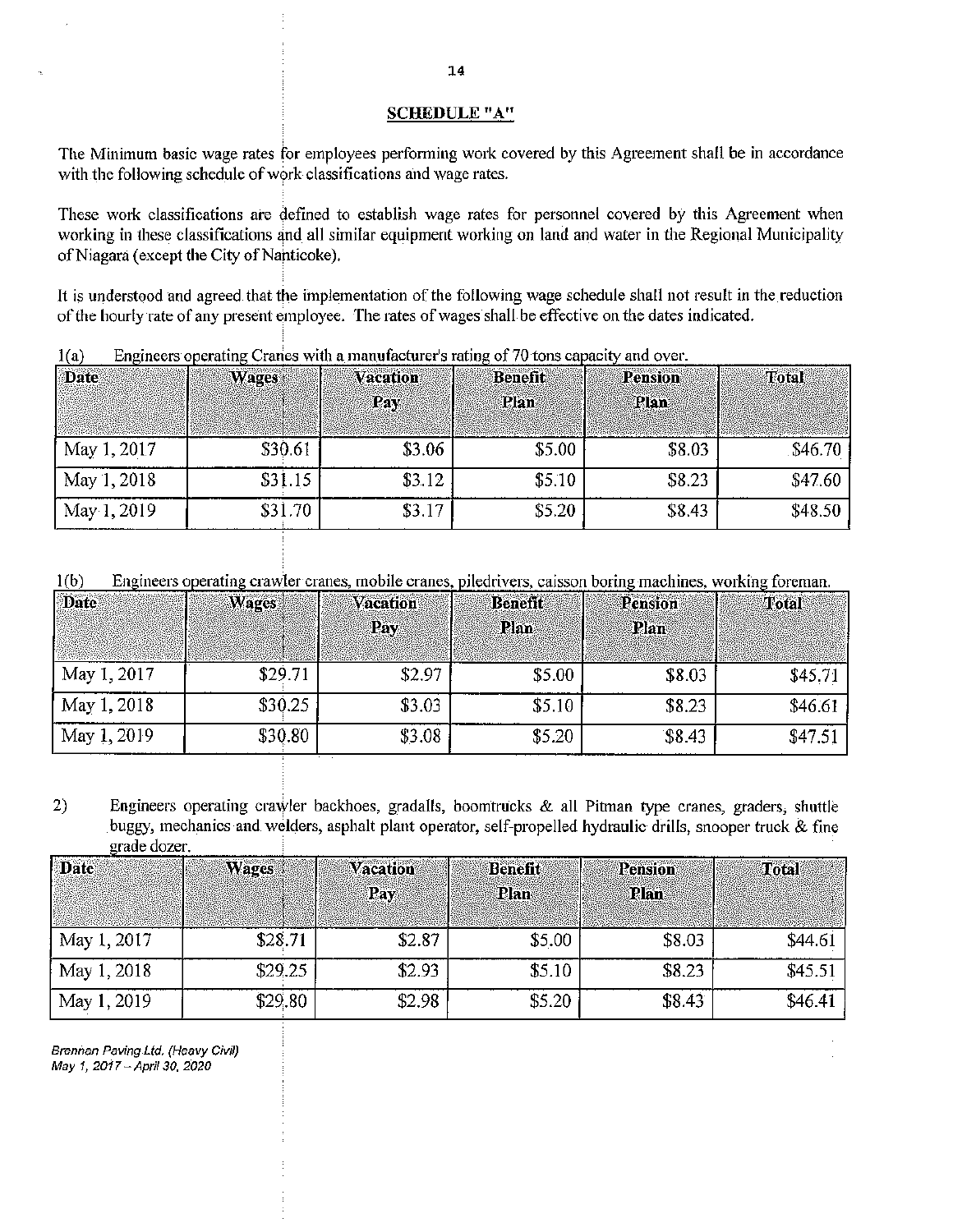Schedule "A" - continued

Engineers operating buildozers, front-end loaders, industrial tractors with backhoe and all other attachments, 3) crawler tractors, crawler tractor and scraper, self-propelled scrapers, sideboom, curb machines, asphalt roller, asphalt planers, dozer 815 type, directional boring machine and asphalt spreader.

| <b>Date</b> | Wages   | <b>Vacation</b> | Benefit | Pension | Total   |
|-------------|---------|-----------------|---------|---------|---------|
|             |         | Pay             | Plan    | Plan    |         |
| May 1, 2017 | \$28.41 | \$2.84          | \$5.00  | \$8.03  | \$44.28 |
| May 1, 2018 | \$28.95 | \$2,90          | \$5.10  | \$8.23  | \$45.18 |
| May 1, 2019 | \$29.50 | \$2.95          | \$5.20  | \$8.43  | \$46.08 |

4) Engineers operating bobeat skid steer front-end loader with all attachments, Kubota type backhoe with all attachments, trenchers, off highway type rock and earth hauling vehicle.

| Date        | <b>Wages</b> | <b>Vacation</b> | <b>Benefit</b> | Pension | Total   |
|-------------|--------------|-----------------|----------------|---------|---------|
|             |              | Pay             | <b>Plan</b>    | Plan    |         |
| May 1, 2017 | \$26.95      | \$2.69          | \$5.00         | \$8.03  | \$42.67 |
| May 1, 2018 | \$27.49      | \$2.75          | \$5.10         | \$8.23  | \$43.57 |
| May 1, 2019 | \$28.04      | \$2.80          | \$5,20         | \$8.43  | \$44.47 |

5) Engineers operating self-propelled roller, packer - rubber tired, sheepsfoot on grade or backfill, farm tractor, pump 6" and over.

| <b>Date</b> | Wages   | <b>Vacation</b><br>Pav | <b>Benefit</b><br>Plan | Pension<br>Plan | Total   |
|-------------|---------|------------------------|------------------------|-----------------|---------|
|             |         |                        |                        |                 |         |
| May 1, 2017 | \$24.93 | \$2.49                 | \$5.00                 | \$8.03          | \$40.45 |
| May 1, 2018 | \$25.47 | \$2.55                 | \$5.10                 | \$8.23          | \$41.35 |
| May 1, 2019 | \$26.02 | \$2.60                 | \$5.20                 | \$8.43          | \$42.25 |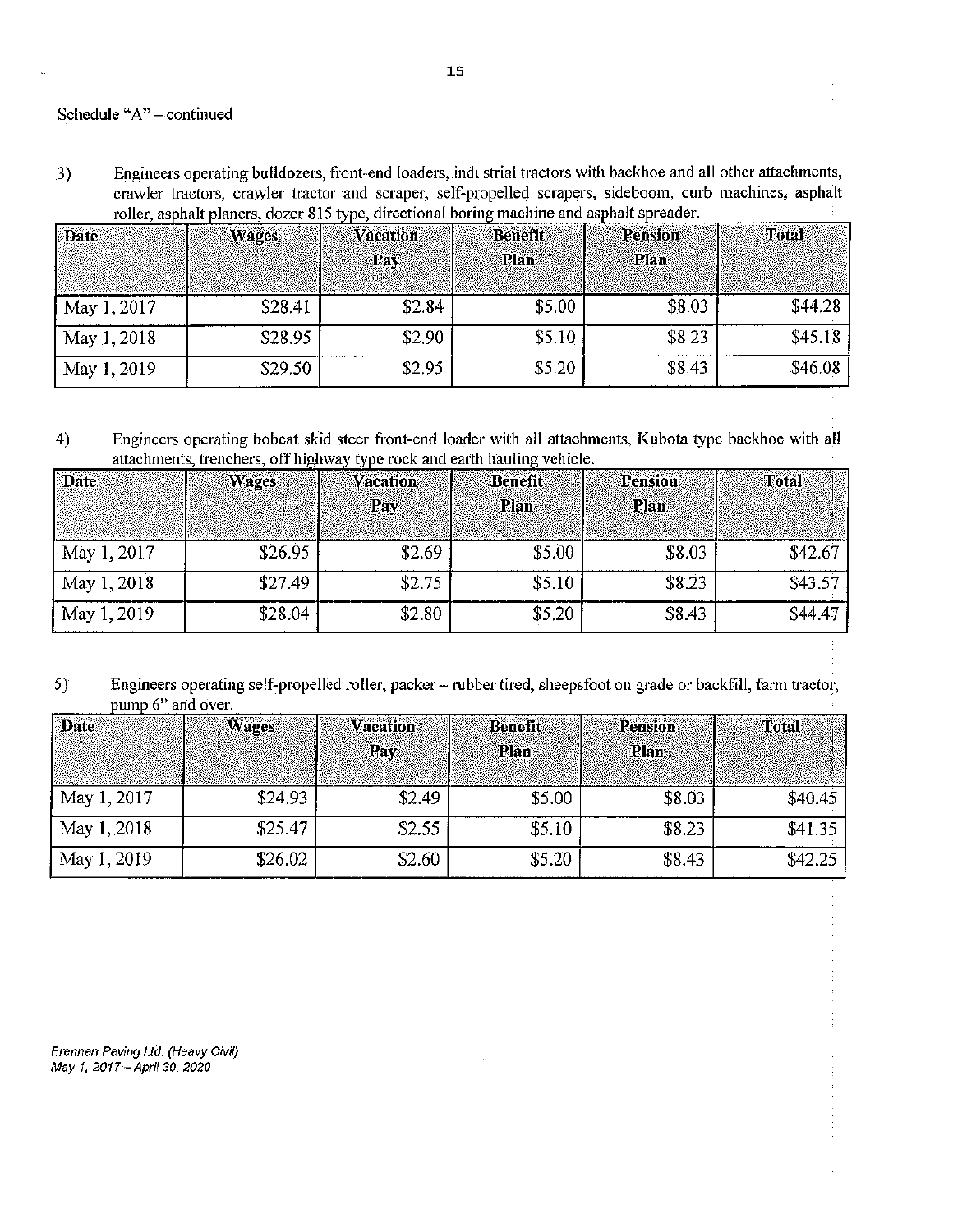#### LETTER OF UNDERSTANDING

#### BETWEEN:

#### BRENNAN PAVING LTD.

#### - and -

#### lNTERNATIONAL UNION OF OPERATING ENGINEERS, LOCAL793

1) Brennan Paving Ltd. and the Union agree that all work performed on the St. Lawrence Seaway Authority (Welland Canal) shall be done under the Heavy Engineering Sector as per Schedule "H" of the Provincial Collective Agreement. All excavation work shall be done as defined in Article *5* of the above mentioned Schedule.

It is further agreed that on minor projects consideration may be given where non-union contractors are the only bidders.

- 2) The Travel Allowances referred to in Schedule "H" shall only be paid to those employees who maintain a permanent residence outside of Board Area 5 as described in Article l of this Agreement.
- 3) Brennan Paving Ltd. and the Union agree the Employer shall apply the wage rates and conditions in accordance with the Hand Association of Sewer, Watermain and Road Builders' Collective Agreement, for work performed in Board Area 26 as described by the Ontario Labour Relations Board.
- 4) The following provisions shall apply on Ministry of Transportation Structures Work. Employees engaged in the operation of Crawler Cranes shall receive the applicable wage rates and other monetary benefits as set out in the Master Portion and Schedule "H" of the Operating Engineers Employer Bargaining Agency Agreement and the hours of work set out in 5.3 of Schedule "H'' shall apply.
- 5) The Union and the Employer agree that for Road Construction, Paving and related work in Board Area 5, the Employer shall apply the wage rates and benefit contributions in accordance with the Brennan Paving Ltd. Agreement in Board Area 5, Appendix "A", Articles A1, A2 & A3 in their entirety.
- 6) Notwithstanding the duration of the Agreement, this Letter of Understanding will remain in full force for a period of five (5) years from the date of signing, provided that the parties may change any of the terms herein at any time by mutual agreement in writing.

DATED THIS

Brennan Paving Ltd.

 $5th$ 

DAY OF **March** 

International Union of Operating Engineers, Local 793

forewoo

Steve Homewood, Business Representative

Please Print

Signatur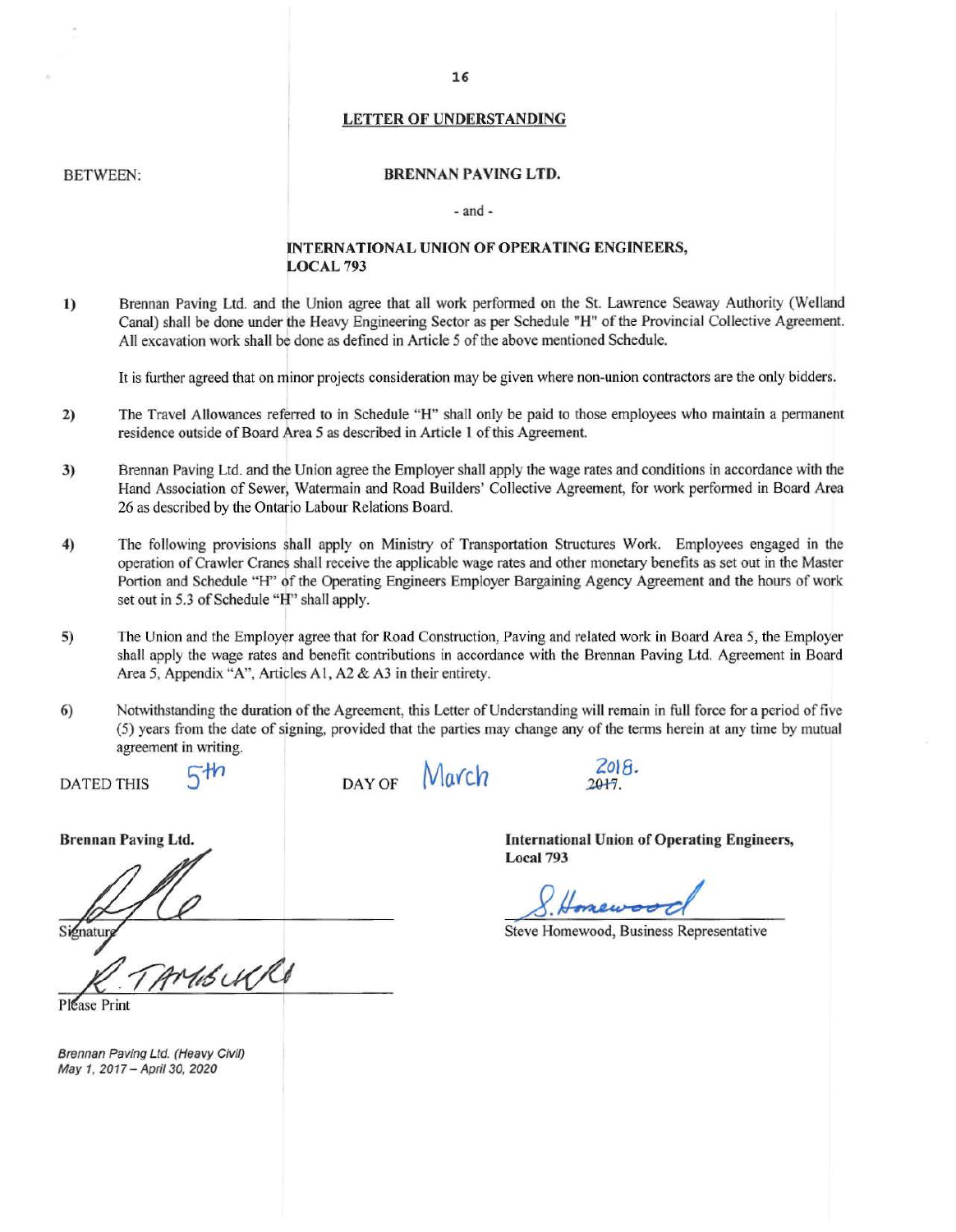## LETTER OF UNDERSTANDING

BETWEEN'

# INTERNATIONAL UNION OF OPERATING ENGINEERS, LOCAL 793 (''the Union")

### AND

## BRENNAN PAVING LTD.

("the Employer")

### The above parties agree on the following with respect to earthmoving Trainees:

A new Trainee entering the industry who has taken pre-employment training at the Training Institute will work for his first  $1,000$  hours at  $65\%$  of the current base rate for the machine which he is operating.

When a Trainee has completed his first 1,000 hours plus all of the related training provided for in the Training Standards of the Training Fund, and after written assessment by the Employer, and the Training Fund, each Trainee will be employed for the next 1,000 hours at 75% of the current base rate for his classification.

When a Trainee has completed 2,000 hours plus all of the related training provided for in the Training Standards of the Training Fund, and after written assessinent by the Employer, and the Training Fund, each Trainee will be employed for the next 1,000 hours at 85% of the current base rate for his classification.

After completion of 3,000 hours of on-the-job training and all related training as from time to time specified by: the Training Fund the Trainee will then fit into the workforce at the rate of pay provided for in the Collective Agreement.

The Employer shall request Trainees through the Union District Offices, who in turn, will notify the Training Fund at 2245 Speers Road, Oakville. All dispatching of Trainees shall be done from the appropriate Union District Office under the direction of the Training Fund.

# RATIO OF APPRENTICES AND TRAINEES

The ratio of Apprentices and Trainees employed by the Employer may be a maximum of one (1) Apprentice or 'frainee to each seven (7) Journeymen Operating Engineers in his employ.

# RECALL OF APPRENTICES AND TRAINEES

Trainees laid off due to lack of work may be recalled by the Employer, through the Union District Office, at any time during a one year period provided the Trainee was employed by the Employer for more than ninety (90) working days and is available fot work.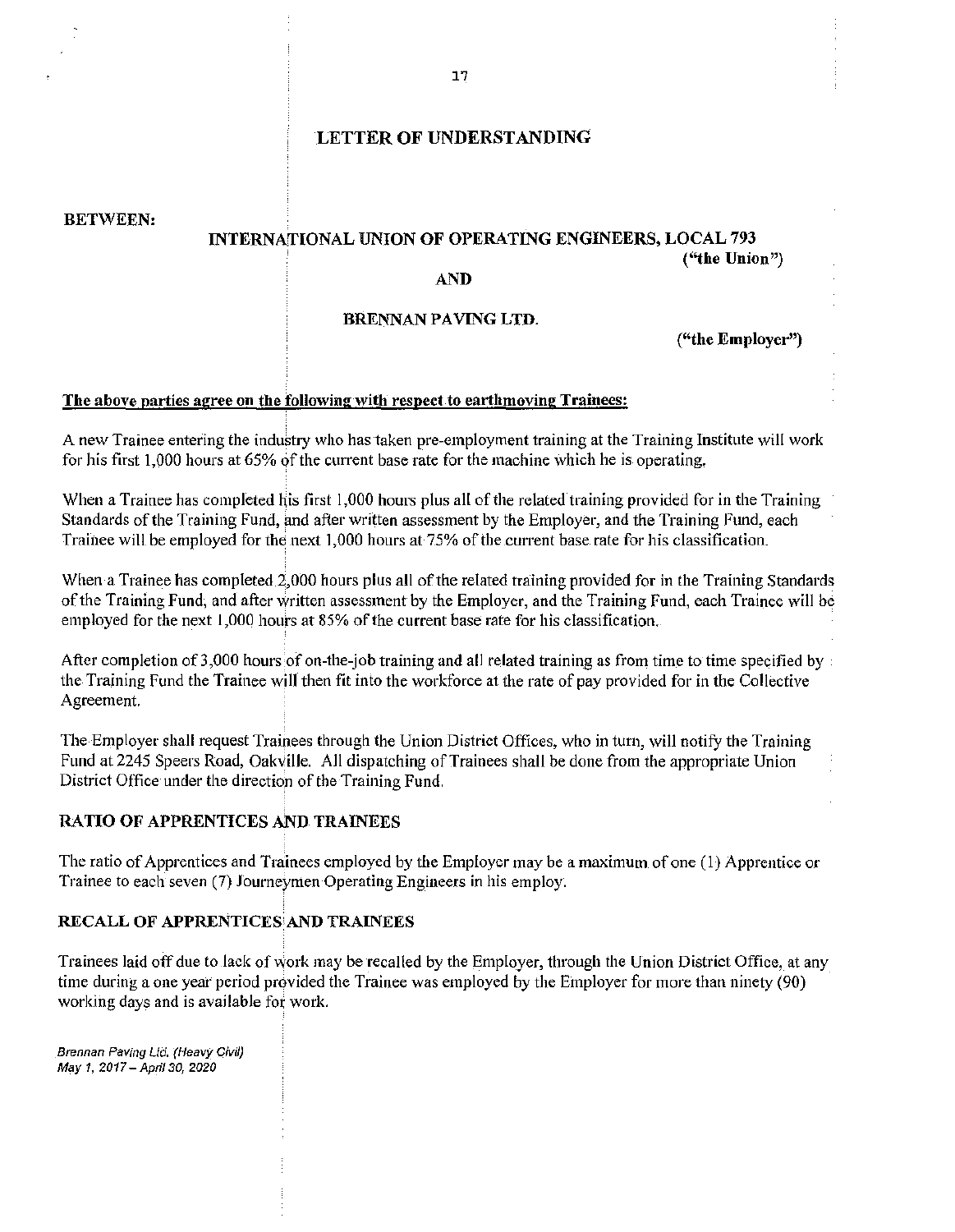# LOG BOOKS

Each Trainee will be required to keep a daily work record with the Employer and a copy will be supplied to the Training Institute every thirty (30) days. Failure to do so may result in disciplinary action by the Training Fund.

# **EXPIRY**

This Letter of Understanding shall expire on April 30, 2020 and shall be subject to renewal with or without modification upon agreement of the parties. It is understood and agreed that no employee will receive a reduction in wages or other benefits because of the introduction of this Training Program.

Dated on this

 $5<sup>th</sup>$ 

day of Mavch

 $2018.$ ,  $2017.$ 

SIGNED ON BEHALF OF:

Brennan Paving Ltd.

ignature

R. Tamburro, Vice President

Please Print

 $\langle \zeta \rangle$ 

Brennan Paving Ltd. (Heavy Civil) May 1, 2017 - April 30, 2020

SIGNED ON BEHALF OF:

International Union of Operating Engineers, Local 793

tomewood

Steve Homewood, Business Representative